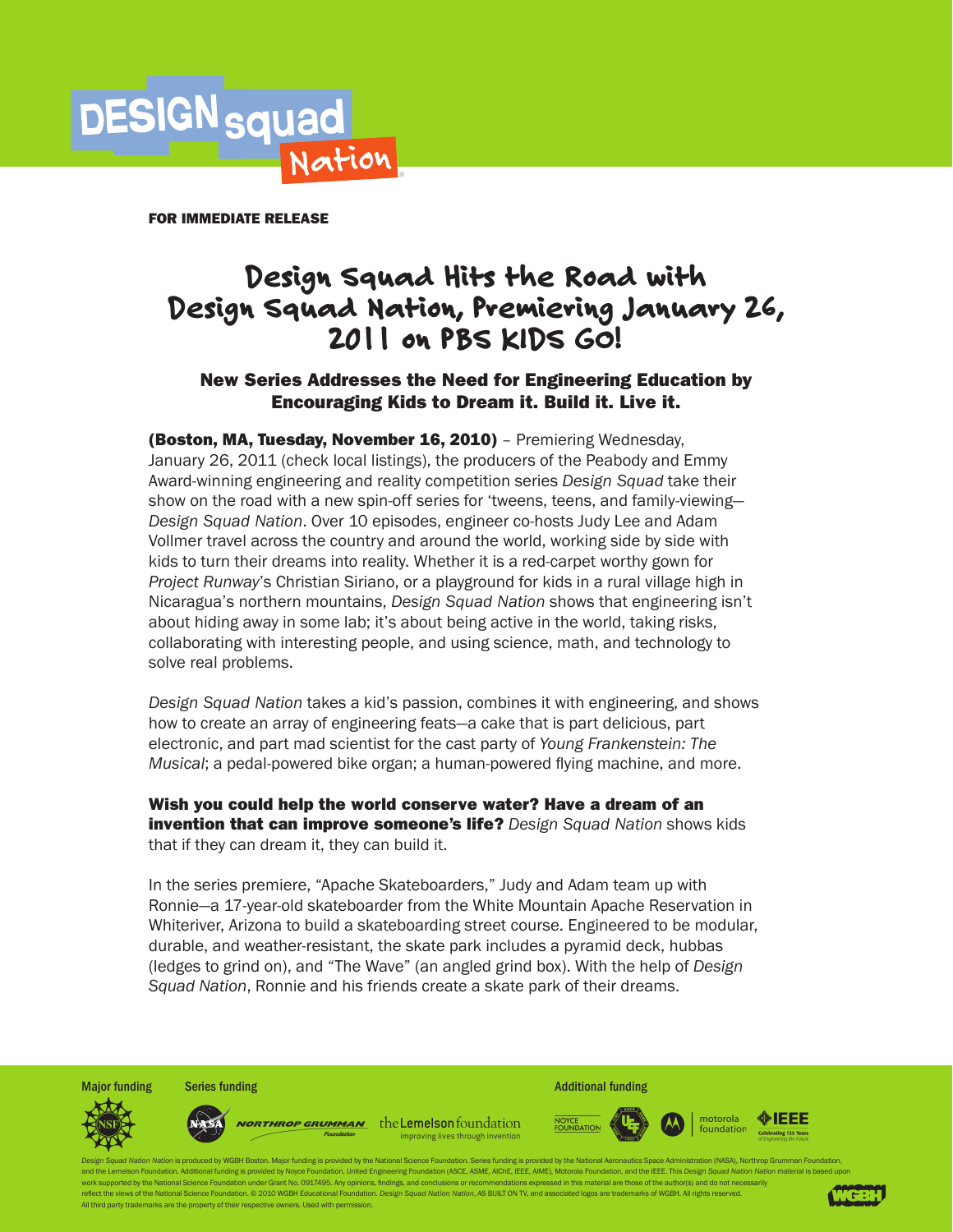"More than a TV show, and more than a website, *Design Squad Nation* is a growing community built around the belief that with creative problem-solving and engineering, any kid can make a difference," says Executive Producer Marisa Wolsky. "Through a network of more than 5,000 engineering and education partners around the country, we are working to make this community bigger and stronger, inspiring a new generation of engineers to dream big and change the world."

"Kids will see *Design Squad Nation* and be absolutely amazed at all of the different ways that engineering can be a part of their world," says co-host Adam Vollmer. Adds co-host Judy Lee, "We hope the show and website will get kids thinking about what sorts of problems and challenges they would like to solve, and to see engineering as a way to have fun while innovating for the future."

*Design Squad Nation* builds on *Design Squad*'s mission to increase student's knowledge of engineering and to improve the public image of engineering, especially among girls and minorities. The project is a direct response to the critical societal need to attract more students to engineering and technology studies and careers.

#### From Design Squad to Design Squad Nation Nation

A reality competition show that was launched in 2007 by the producers of *Zoom* and *FETCH! with Ruff Ruffman, Design Squad* had the goal of getting viewers excited about engineering. It worked. After researching the impact of the TV series, website, and educator's guide, an independent evaluator found a significant jump in young people's learning and a uniformly positive, enthusiastic response from viewers, educators, and kids. *Design Squad* aired for three seasons and was hosted by Nate Ball.

Shifting away from the reality competition format of *Design Squad*, the *Design Squad Nation* spin-off takes the engineering and building fun of the original series and brings it directly to kids around the country and the globe. From conception to finished product, *Design Squad Nation* combines engineering know-how with kids' passions to create amazing things that improve people's lives.

## Design Squad Nation Nation Online at pbskidsgo.org/designsquadnation

The *Design Squad Nation* website is a destination for creative 'tweens and teens, promoting the message: You are creative and can solve problems. You can make things that help people. We want you to join the *Design Squad Nation*. Let's dream big. Let's build something together.

On the site, kids can work alongside co-hosts Judy Lee and Adam Vollmer, posting real-life solutions to real-life problems and responding to challenges from the show by sketching and building their own prototypes. The *Design Squad Nation* Blog features inspiring engineering and DIY content from across the Web. The blog will engage with the *Design Squad Nation* community directly by including calls to action,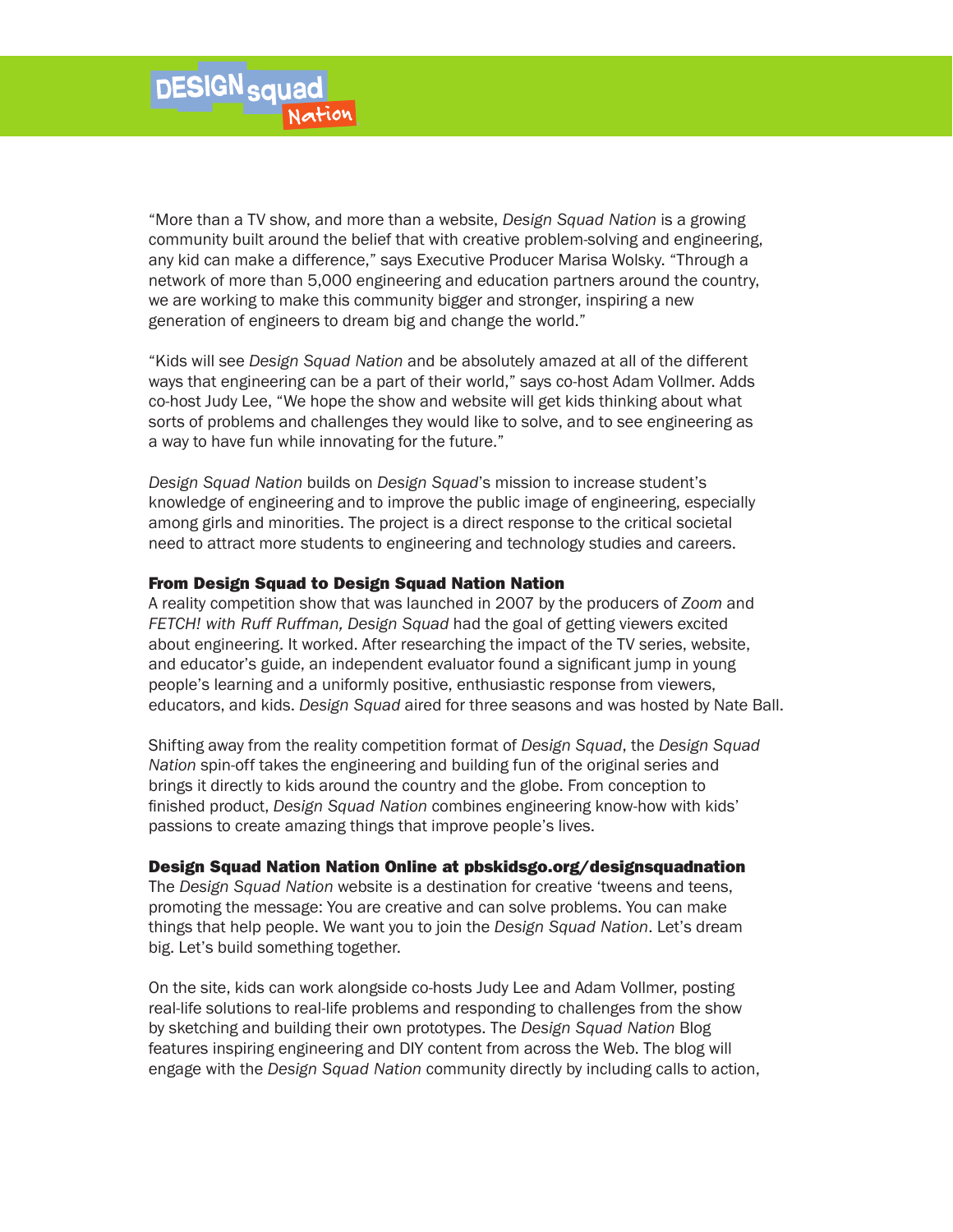how-to challenges, aspirational examples of kid-made content on the site, and first-person video and messages from Judy and Adam—sharing both the fun and the failures that are a part of the design process. Already, more than 12,000 kids are engaged, actively creating and sharing content in our online community. *Design Squad Nation* invites the next generation of great thinkers to get involved at pbskidsgo.org/designsquadnation. Viewers also can follow *Design Squad Nation* on Facebook at http://www.facebook.com/DesignSquadNation and on Twitter at twitter.com/designsquad.

## About Co-Hosts Judy Lee and Adam Vollmer

Directing the action of *Design Squad Nation* are mechanical engineers Judy Lee and Adam Vollmer.

As a child growing up in Cary, North Carolina, Judy loved taking things apart to see how they work. With the support of her family (her dad is a civil engineer), that love eventually led to a mechanical engineering degree at North Carolina State University. After college, Judy harnessed her engineering skills on a wide range of projects—from designing children's toys to creating medical devices to providing clean water to slums in Kenya to testing and destroying products to ensure their safety. Prior to her work on *Design Squad Nation* Nation, Judy was profiled on WGBH's *Engineer Your Life* and will appear in an upcoming segment of *NOVA's Secret Life of Scientists* and *Engineers* Web series. Judy now works at her dream job as a product designer at IDEO, an international design and innovation firm in Palo Alto, CA. When she's not onair brainstorming and building, Judy can be found in San Francisco remodeling her new home, growing fresh fruits and veggies in her garden, riding a big wheel down the nation's windiest street, or playing with her pug, Rosie.

Growing up in Portland, Oregon, Adam wanted to be an astronaut, a LEGO engineer (before he knew what an engineer was), or…a dinosaur hunter. Thanks to a BS in mechanical engineering at Stanford and a MS at MIT, Adam has been able to do most of these things and more. "I played with LEGOs all the way up through grad school. I worked with NASA during the filming of *Design Squad Nation*. But I'm still on the lookout for dinosaurs. I hope to find one soon." Adam is currently a mechanical engineer at the international design and innovation firm IDEO in Palo Alto, CA. In previous jobs, he's worked in biotech, designed micro electro-mechanical devices, programmed (and driven) semi-trucks, and built parts for the one of the world's biggest physics experiments at the Stanford Linear Accelerator Center. Outside of work, you're likely to find Adam on his own handmade bicycle, climbing up a mountain (or skiing down one), or exploring new corners of the world.